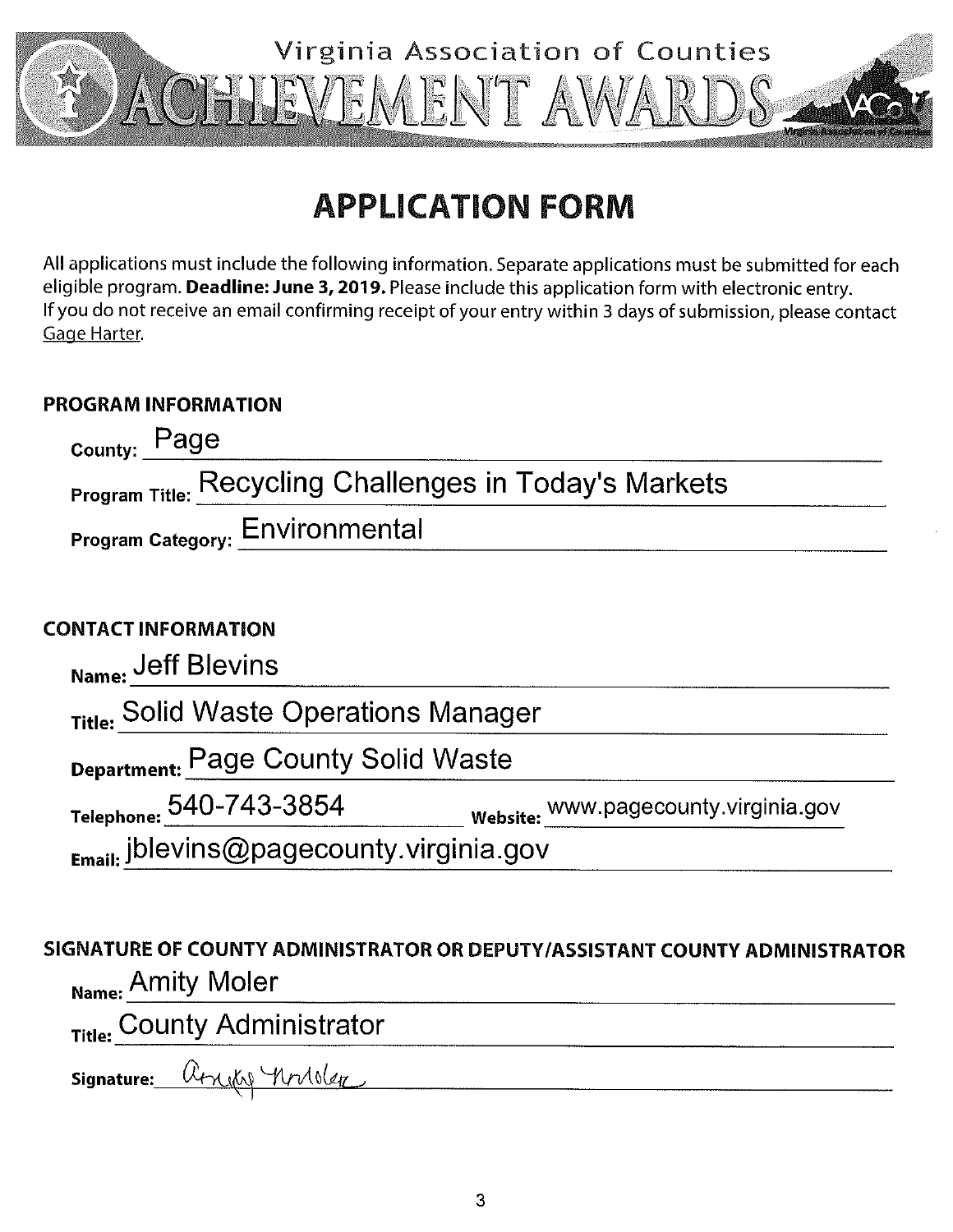

#### **Program Overview**

Deteriorating recycling markets forced Page County Solid Waste Department to take a hard look at its recycling program. Under the old recycling practices, the Solid Waste picked up recycling containers from four resident drop off locations in the County and was spending up to \$34,000 a year in transportation costs to deliver its recyclable materials to processing plants with only a minimal amount of revenue generation in return. Our department's primary goal was to decrease costs associated with maintaining our resident drop off locations. Since implementation of the new practices, the recycling program has transformed from a small revenue generator with high costs into a large revenue generator with substantially lower costs.

#### **Challenge/Financing**

The Page County Solid Waste Department struggled for many years to reach its State mandated recycling goals in a cost-effective manner. In addition to the unique geographical challenges Page County faces, in the latter part of 2017, the recycling markets crashed and it became harder to find certified outlets for county's recycled material resulting in continually increasing transportation costs. In January of 2018, the landfill purchased and installed a used vertical baler. Baling all recyclable material has allowed the county to tap into larger vendors with the means to then pay higher returns on those commodities. Providing baled recyclables to vendor has eliminated all of the transportation cost associated with delivering those materials to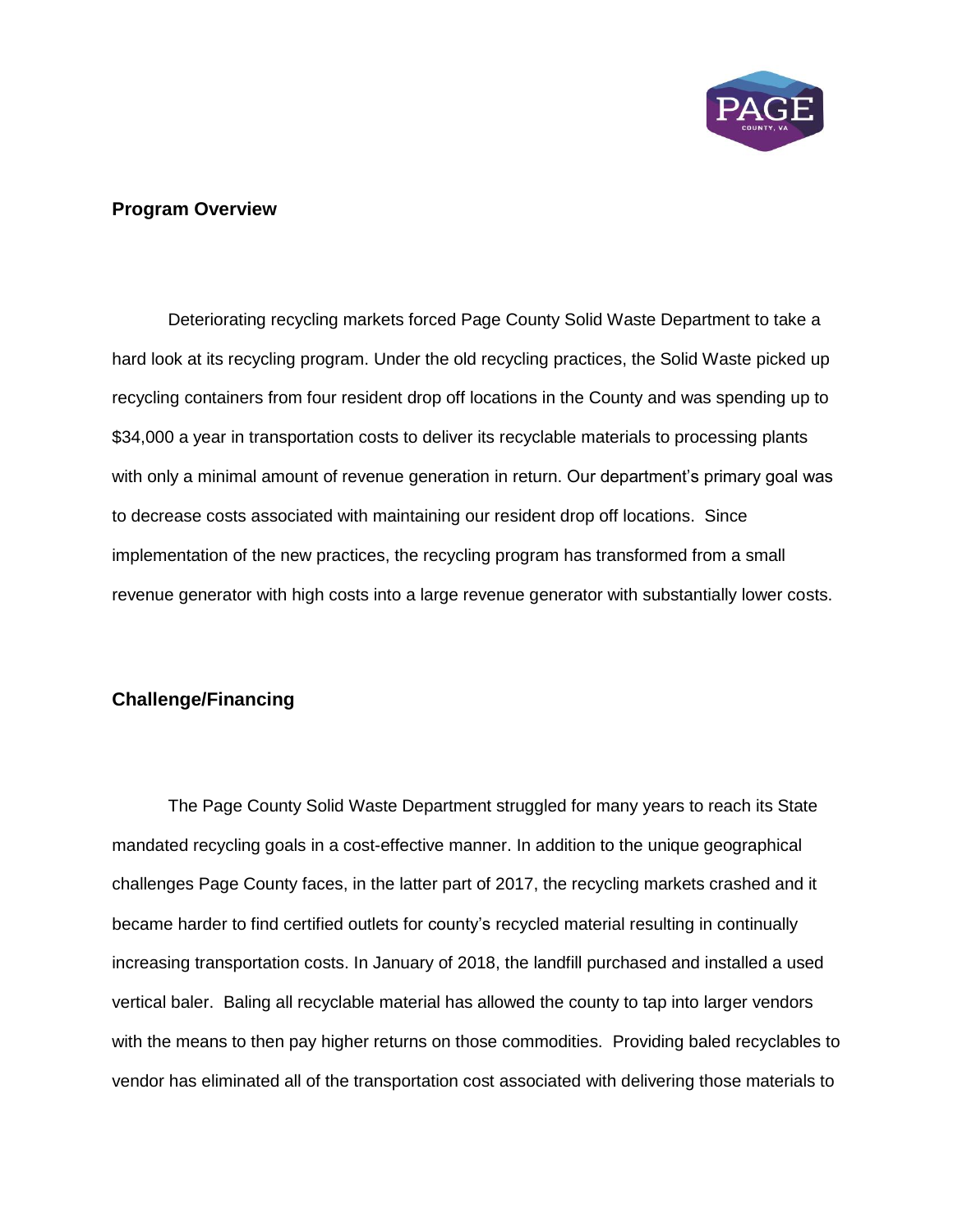

a processing plant. Vendors now provide an empty trailer that the department loads and assumes all of the transportation costs for that load. During this transition, it did become necessary to landfill 0.6% of our recyclable material.

While our primary goal was to decrease the transportation costs, we have also been able to capture more recyclable materials that were previously being landfilled by providing our school systems, shopping centers, and larger commercial customers with containers for their recycling.

Annually, the Department applies with the Commonwealth of Virginia for a "Litter Prevention / Recycling Program" grant. A portion of the money from this grant was used to purchase the baler and make the needed repairs. The Department uses inmate labor on a daily basis to help with resident waste drop-off and baling recyclable materials.

#### **Results**

Since the Department reformed their practices, it has increased the total tons of material being recycled, while increasing the amount of revenue generated and decreasing cost. The chart below shows the facility profit margins based on Fiscal Year. The data shown for FYE 2019 is only representative of 7 months and is projected to increase throughout the remainder of the year. The drop in 2018 was attributed to the purchase and maintenance of the new baler.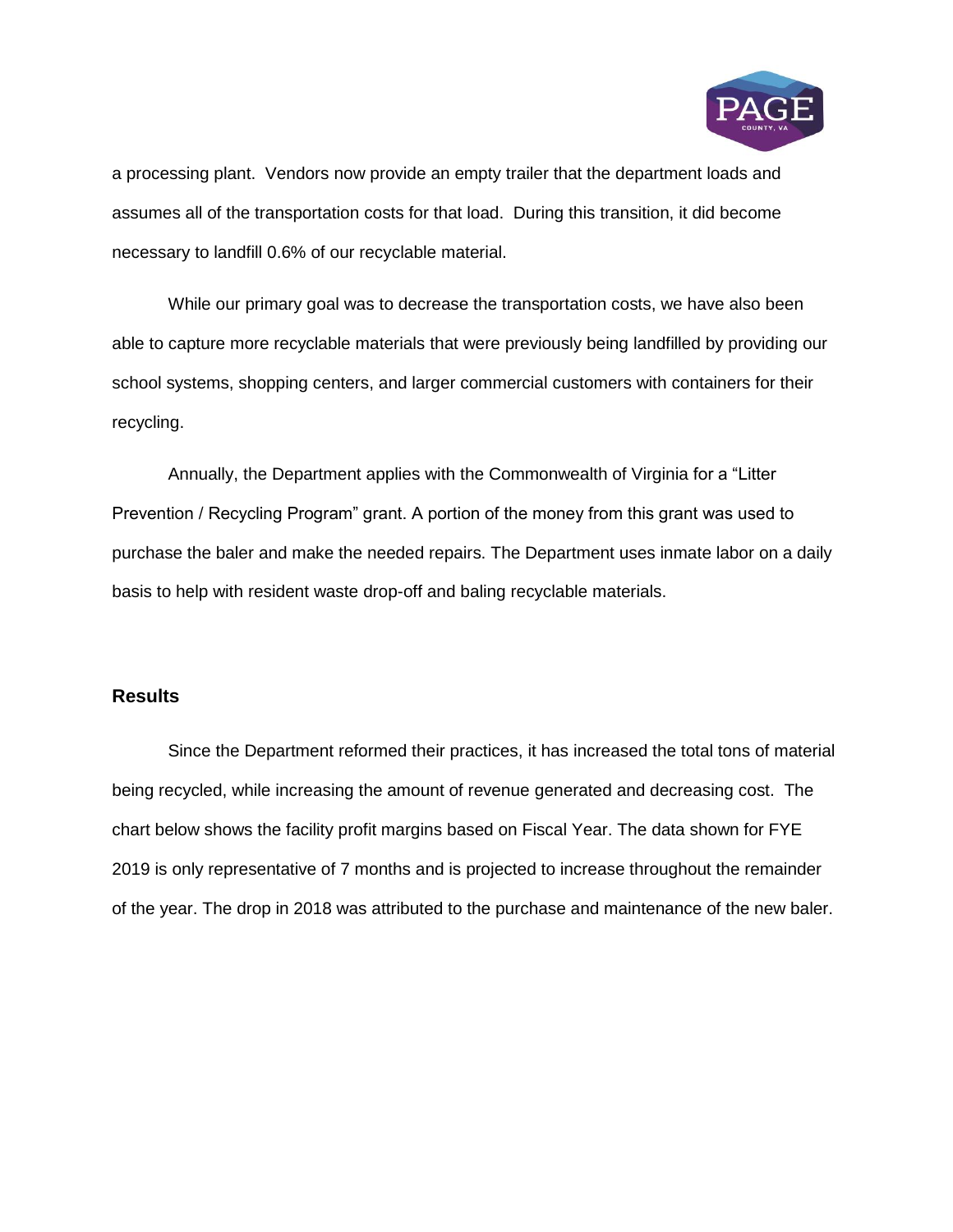



Going forward, the Department would like to expand its recycling program by further educating the public. The public education portion is twofold; focusing on educating school aged children and re-educating adults to properly recycle and encourage reducing and reusing. Raptor Hill Falconry has an education program focusing on litter prevention and litter's effect on wildlife, where she brings a few feathered friends to interact with elementary students. The staff had its first adult education event at the local Earth Day Celebration, where we plan to set up a booth focusing on small behavior changes and the big impacts they have on our environment. We will be giving away reusable grocery bags and silicone straws. During the Earth Day event, the staff was approached about being invited to speak at several other environmental groups in the area and speaking with their participants about the proper way to recycle and behaviors they